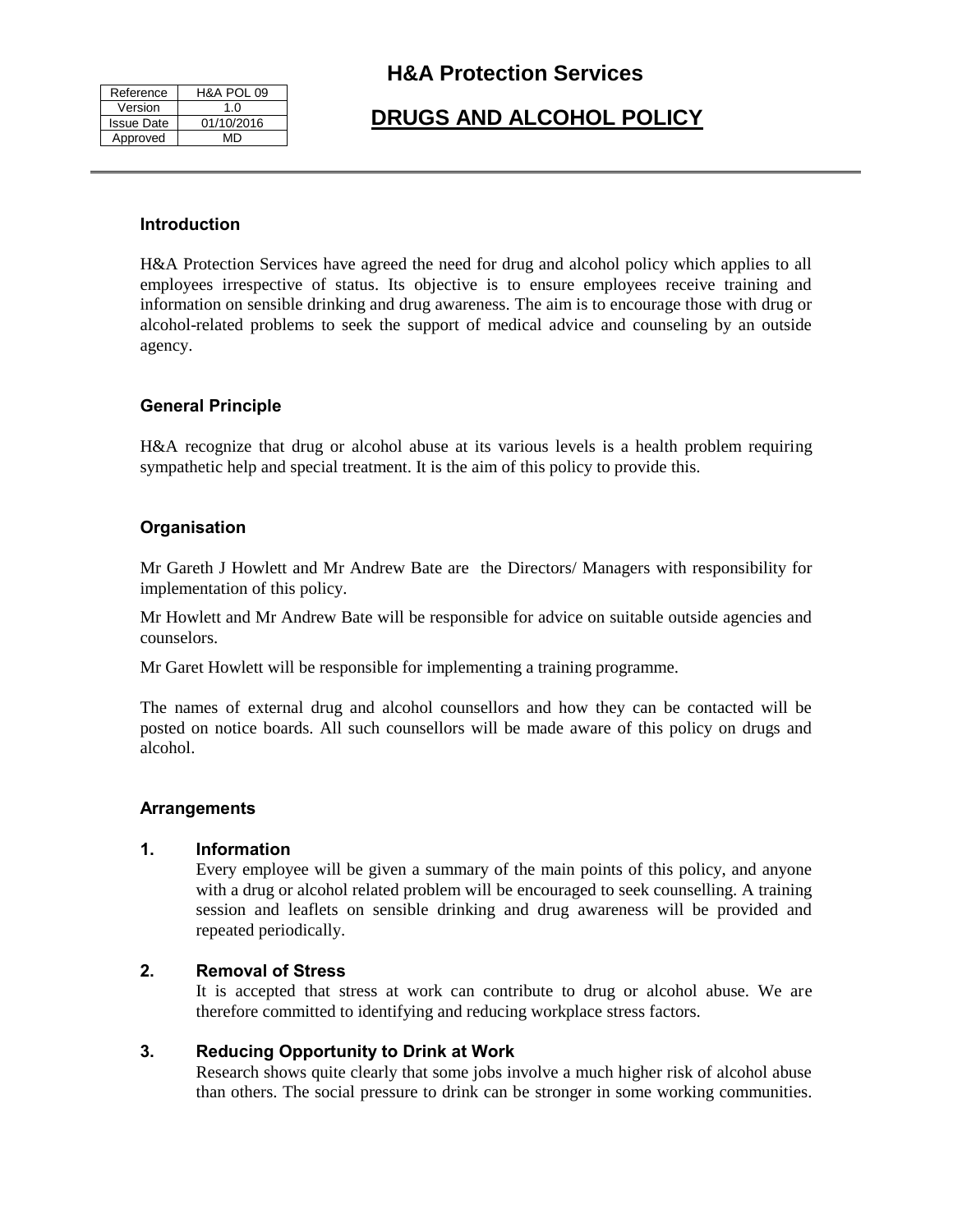| Reference         | H&A POL 09  |
|-------------------|-------------|
| Version           | 1. $\Omega$ |
| <b>Issue Date</b> | 01/10/2016  |
| Approved          | MD          |

## **H&A Protection Services**

# **DRUGS AND ALCOHOL POLICY**

Irregular hours, travel and separation from the family, and the strain of a heavy workload are just some of the common job-related causes of alcohol abuse.

H&A Protection recognise that such problems, coupled with the opportunity to drink at work, creates a hazard. Therefore,

- a) Alcohol will not be available on company premises during working hours. This will apply throughout the company, at all levels, without exception.
- b) At any social functions organised by the company, among the beverages provided, there will always be non-alcoholic drinks available.

### **4. Solvent Abuse at Work**

Where problems involve the deliberate or unintentional abuse of solvents, whether or not used in the workplace, the person concerned will be covered by this policy. Where abused solvents are specifically work related, the employer will ensure that the use of solvents has been subject to the provisions of the Control Of Substances Hazardous to Health Regulations (COSHH Regulations), that the risks involved have been assessed and that measures have been taken to reduce all exposures to solvents to the lowest that is reasonably practicable.

### **5. Prescribed Drugs**

Where problems involve the deliberate or unintentional abuse of prescribed drugs, the person concerned will be covered by this policy.

### **6. Confidentiality**

H&A Protection Services undertakes to ensure that any counselling is strictly confidential, and that any records compiled by a counsellor will be treated as the individual property of that counsellor. No discussions about an employee will take place between H&A and the counsellor without the written permission of the person concerned.

### **7. Job Security**

H&A Protection accepts that job security will be maintained for any employee participating in treatment and/or counselling in an attempt to deal with drug or alcohol abuse.

Where an employee has to be away from work to undergo treatment, their job will be held open in accordance with normal sickness procedures. However, it has to be accepted that, in the long-term, job security must depend on work returning to an acceptable level. Advice will be sought and consideration given as to whether the person's original job would be consistent with maintaining recovery.